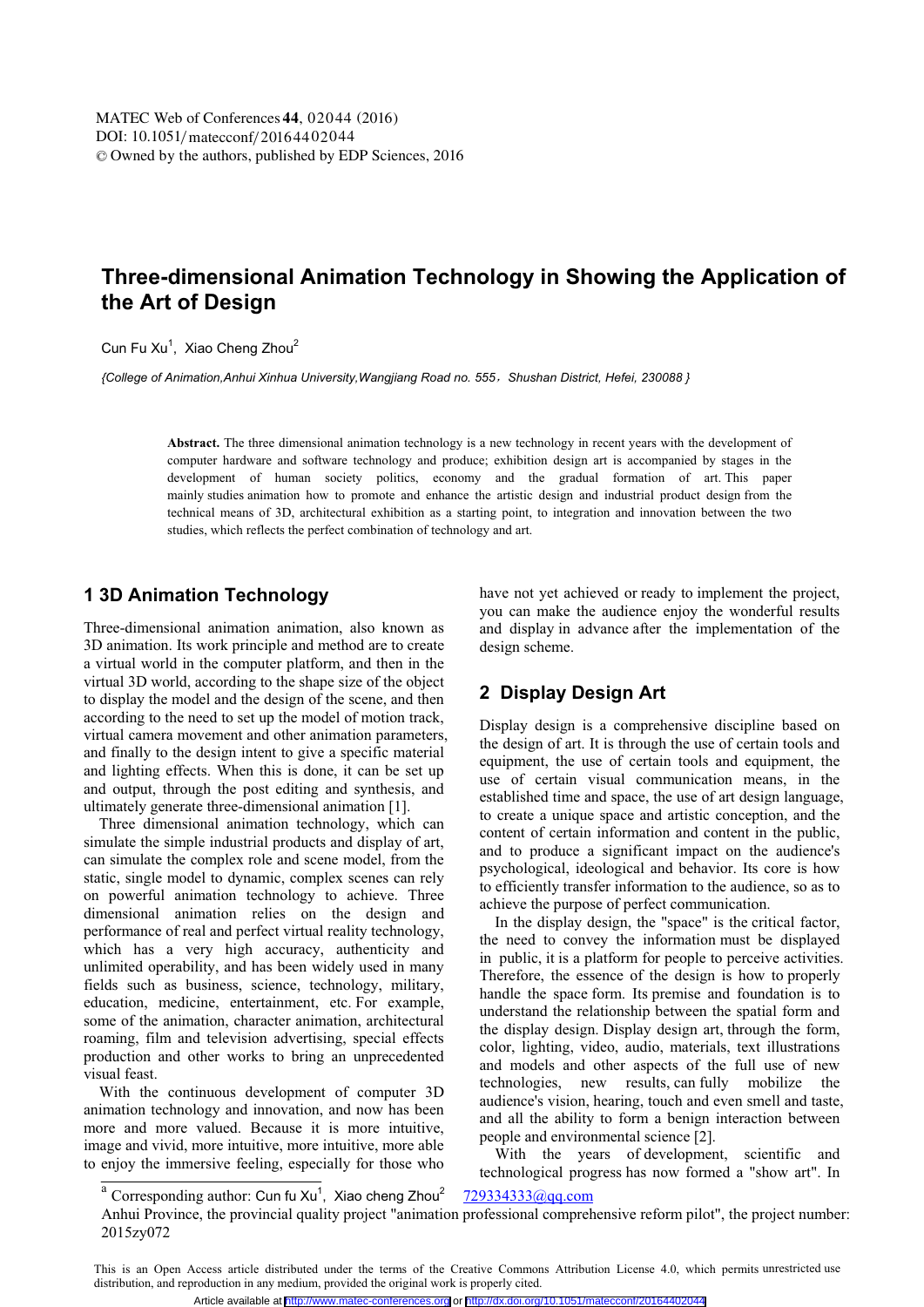the business activities of its display means is highly effective and direct characteristics; the function of the literary and artistic display is self-evident. Museum, science museum, art exhibition hall, Folk Museum, etc. are important part of social civilization and cultural resources, which plays an important role in inheriting civilization, enlightening wisdom, showing science and promoting the construction of spiritual civilization. This new field of display design not only enriches the contents of the exhibition, but also updates the artistic conception of the exhibition. Through the introduction of some new decoration technology and materials, it is a subject of systematic, scientific and artistic integration.

## **3Commercial Buildings Display Design** Art Based on the Three**dimensional Animation Technology**

The art of commercial architecture design includes: the design and production of urban construction and planning, city image display, city digital project, park landscape construction, municipal planning, commercial buildings, residential, public place design, virtual city and so on. Before the commencement of these projects, we must have a complete pre design and planning process, comprehensive analysis and induction of various factors, first of all to develop a detailed project objectives and plans, and then determine the rationality and feasibility of the program. In order to get the final results in the previous work, the use of virtual reality technology can easily achieve this process, through the construction roaming animation, 3D animation, animation, project bidding animation. The concept of architectural animation and other techniques for the corresponding art processing and performance, can be in the future development direction has a general understanding so as to improve working efficiency, effectively reduce the risk.

 The 3D animation technology on the one hand makes the range of display design time and space and depth to expand and extend. The number of messages and effectively enhance the amount and quality of the change; on the other hand, because of the virtual display of flexibility and diversity, can make some objects in the real environment can not be displayed get dripping every performance, let a person feel personally on the scene and intimacy, so that the display design is more popular and comprehensive. Three dimensional animation technology in the commercial building display design art in the main solution to the development of the project's virtual reality performance and to develop the project promotion and publicity. In the commercial building planning and design of roaming animation can be in the display process, with the help of virtual reality technology to build a virtual three-dimensional scene, so that visitors to participate in, experience the sense of interaction and immersion [3].

 With the development and progress of 3D animation technology, the typical visual image and artistic characteristics of the commercial buildings are also widely used and studied. VRP-MUSEUM (network virtual Pavilion) is a museum experience, for all kinds of

large-scale exhibition center, and other industries, the exhibition hall, exhibition and temporary exhibits transplanted to the Internet 3D interactive display, publicity and education experience solutions. VRP-MUSEUM can be used to combine the traditional pavilion with the Internet and three-dimensional virtual technology to break the time and space constraints, so that a wider range of users on the network platform can truly feel the pavilion and exhibits, with online interactive experience, enjoy the search, immersive online exhibition! Compared with the traditional physical exhibition hall, the performance characteristics of the exhibition are essentially different in Table 1.

Table 1. Comparison of the characteristics of the network virtual exhibition hall and the entity Pavilion

|                          | Online virtual<br>exhibition hall                                                                  | <b>Entity Pavilion</b>                                                                            |
|--------------------------|----------------------------------------------------------------------------------------------------|---------------------------------------------------------------------------------------------------|
| Features                 | In a digital way to<br>display, education,<br>collection, researc<br>h                             | In a entity mode<br>to<br>display, education<br>,collection,resear<br>ch                          |
| Autonomy                 | User initiative                                                                                    | User passive                                                                                      |
| Convenience              | Use the Internet,<br>anywhere at any<br>time you can<br>access the browse                          | Tickets to the<br>destination is<br>required to enter<br>the exhibition                           |
| Interactiveness          | Interaction,<br>games, expansion<br>of information                                                 | such as individual<br>interaction                                                                 |
| Environmental<br>control | Can be a window<br>interactive<br>control environme<br>nt                                          | The environment<br>can not control or<br>change                                                   |
| Display mode             | All round, digital                                                                                 | Close range,<br>entity                                                                            |
| Presentation<br>mode     | Diversity,<br>according to<br>personal habits<br>have different<br>classification                  | Single fixed<br>display mode                                                                      |
| Extension                | Extremely                                                                                          | Finite                                                                                            |
| Space quantity           | Limited to<br>broadband, server<br>and hardware<br>devices, but can<br>be expanded and<br>improved | Confined to<br>buildings, it is<br>difficult to<br>expand, access is<br>limited                   |
| Spatial scale            | Can be reduced<br>and enlarged, 360<br>degree full range<br>of viewing                             | Limited by the<br>distance between<br>the viewer and<br>the object                                |
| Resource<br>saving       | Environmental<br>protection and<br>energy saving,<br>low carbon life                               | Commercial<br>venues borrow<br>fees, exhibition<br>fees and further<br>exhibits<br>transportation |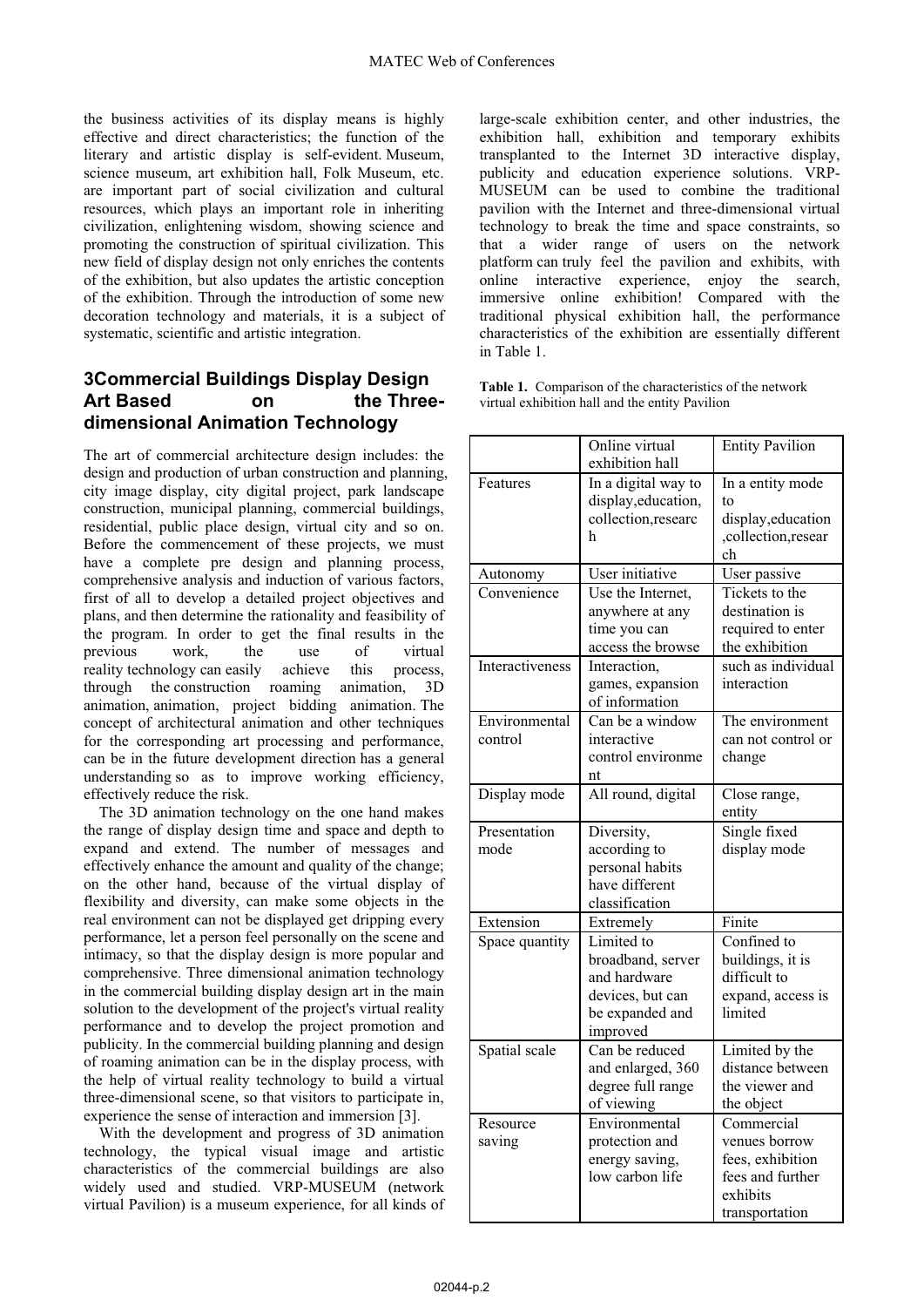Three dimensional animation technology can be carried out in the computer platform. The 3D model of virtual object is stored in the computer, and all kinds of information in computer program. In the project, the project design in its role is obvious, through threedimensional animation display can find out the defects in the design, so that can effectively reduce the difficulty of production, shorten the design cycle, increase the design personnel's interest, so as to reduce the cost of production. Along with the development of virtual reality technology, the application of 3D animation technology in the commercial building display design will be widely spread and applied.

#### **4Industrial Product Display Design Base d on 3D Animation Technology**

Industrial design is a discipline which follows nature and objective law. It is a combination of technology and art, function and form. It is influenced by social form, natural environment, cultural ideas and economic factors, which is based on the harmonious relationship between "function" and "beauty".

 Product design is a kind of imagining and planning, the use of digital, line, color, symbol, etc. to find ways to solve the problem, through the creation of comprehensive information processing and specific carrier, the people of a certain purpose or needs to be expressed in a good form of the process, it is reflected in a certain level of economic, technological and cultural development level. Industrial products display design art is an orderly design system, which is based on a variety of media from the structure of the form, function, application of the special design to complete the transmission of information. Finally realize the function of the product, which brings people a more realistic aesthetic experience.

 Product animation is a branch of animation field,it uses computer graphics (CG) technology and multimedia design software, the product structure, features, functions, working principle, using method, attention to matters such as three-dimensional animation through threedimensional rendering, so that people's direct view, detailed and full range of dynamic understanding of product features and characteristics. Product animation has been widely used in industrial product development, testing, publicity, display and other aspects, such as the car as a representative of the means of transport animation, mobile phone as the representative of the electronic products, machinery products parts assembly animation, engineering application animation, production process, production process and other three-dimensional animation design and production. Using virtual reality technology to provide interactive, the product is placed in a certain environment or in the story, the network can use Cult3D technology on the product's work environment or the performance of the product is a dynamic display [4].

 With the development of virtual reality (Reality Virtual) technology and multimedia technology, virtual reality technology and multimedia technology are used in the new product development process. At present, the virtual reality technology is introduced into the CAD

environment, which will be convenient for the simulation of some properties of the new product development, and also to facilitate the design of the product changes. When the technology conditions of the company, in the virtual product design, designers can use the existing CAD system modeling, and then converted to the VR environment, so that the design staff or prospective customers to perceive products. Designers can also use the VR-CAD system, directly in the virtual environment for design and modification. For example, in the design of the car, the design personnel in a fully interactive design environment, the use of helmet display, with tactile feedback functions of data gloves, joystick, threedimensional position tracking device, the visual, auditory, tactile and virtual product model, not only can carry out virtual cooperation, produce an immersive feeling, but also to the entire virtual product (Product Virtual) design process inspection, assessment, field address design decisions, so that the design idea is integrated. In the interactive virtual environment rapid prototyping equipment, the design of the virtual product design model of the direct design, improve the design of the initiative and creativity of the design. With the rapid development of multimedia technology, especially the combination of virtual reality and multimedia technology, the speed of the design has been accelerated by the designers from the keyboard and the mouse. Although it is only the initial stage, in the aspects of the interaction between the various sensors and multi-dimensional information environment, and realize the full range of understanding, but also to be further improved, but in the new product development and design application has great potential, and the application prospect is broad. It should be further developed and studied, so that the virtual design technology is better to help designers in the new product development to enhance the design of innovative thinking ability and product design level [5].

 Through the three-dimensional animation technology to the industrial product display design art convey and performance, can the product appearance, structure and function of creative and construction, so as to determine the layout of the whole production system, through product animation and interactive, intuitive understanding of the structure and working principle. It not only shows the superiority of the function, but also is easy to manufacture, low production cost, so that the comprehensive competitiveness of products can be enhanced. Product animation in the realization of the product is more detailed, complete and comprehensive, can effectively make the target audience more conscious, active acceptance of enterprise products; on the other hand for the image of the enterprise and corporate culture, the concept of propaganda, also has great potential value.

#### **5Three-**

## **dimensional Animation Technology and Display Design of the Integration of Innovation and Development Trends**

Three-dimensional animation and display design is the combination of science and art, the design of the